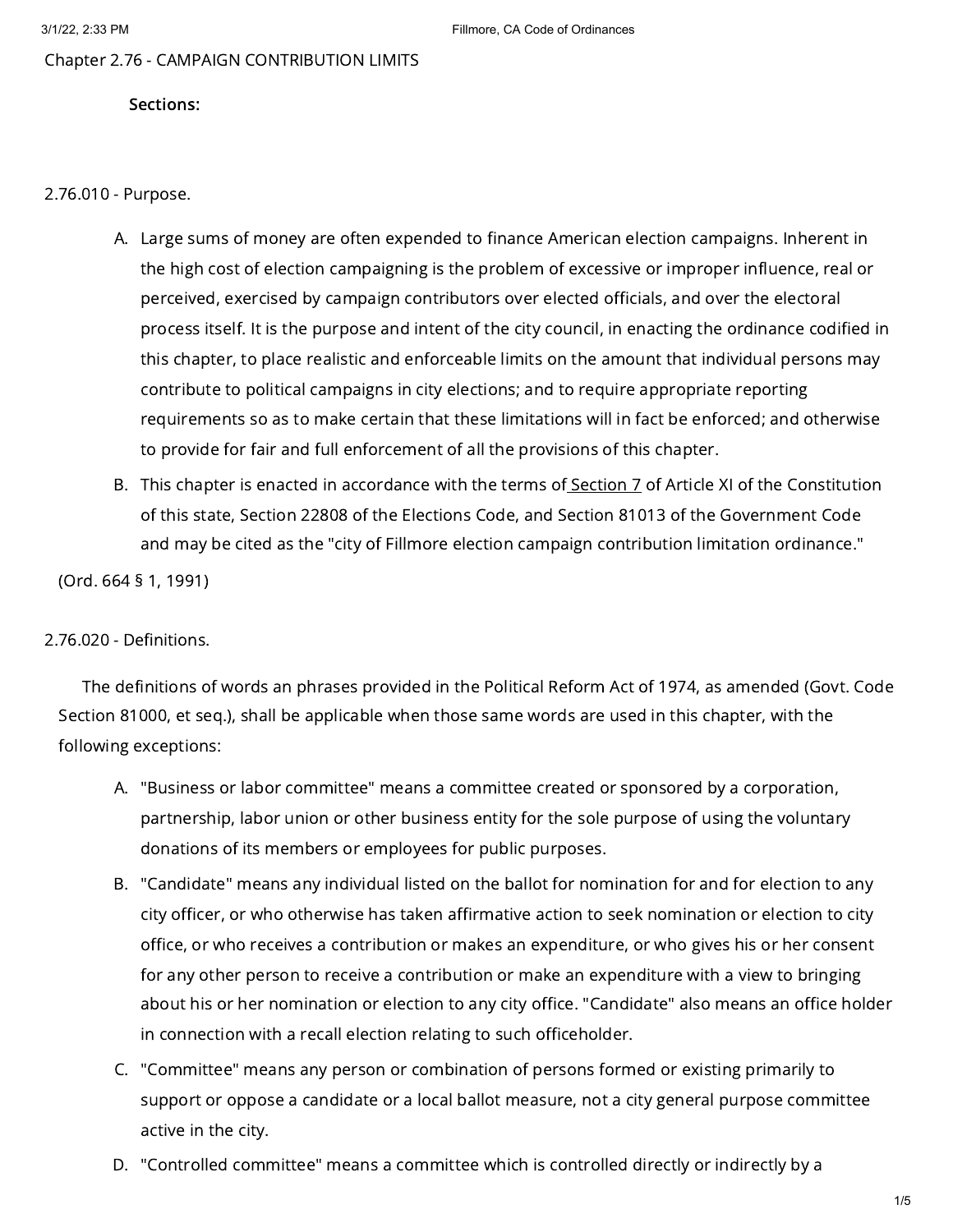#### 3/1/22, 2:33 PM Fillmore, CA Code of Ordinances

candidate or local measure proponent or which acts jointly with a candidate, controlled committee or local measure proponent in connection with the making of expenditures. A candidate or local measure proponent controls a committee if he, his agent or any other committee he controls has a significant influence on the actions or decisions of the committee.

- E. "Contribution" shall have the same meaning as that set forth in Section 82015 of the California Government Code.
- F. "Corporation" means a corporation organized under the laws of California, or any other state or nation.
- G. "City office" means any of the following: member of the city council, city clerk or city treasurer.
- H. "Election," "election of a candidate," and "city election" mean any regular or special city election, including a recall election, and excluding a school district and special district election which involves the election of any person to any city office. For the purpose of this chapter, a primary election shall be considered a separate election from a general election.
- I. "Enforcement authority" means the city attorney. Nothing in this chapter shall be construed as limiting the authority of any law enforcement agency, prosecuting attorney or other person to enforce the provisions of this chapter, under any circumstances where such law enforcement agency, prosecuting attorney or other person has lawful authority to do so.
- J. "Individual" means an individual person, and shall not include a partnership, corporation, association, firm, business entity, committee, club, other organizations, or a group of persons however organized.
- K. "Measure" means a city proposition submitted to a popular vote at an election by initiative, referendum, for recall or as an advisory measure.
- L. "Person" does not include the candidate in connection with any limit placed on what may be contributed to the candidate's campaign, and does not include "committee" or "controlled committee."
- M. "Proceedings to qualify a recall petition for the ballot" means the attempt by any person or persons to qualify a recall petition for submission of the same to a popular vote at any election whether or not such recall is ultimately qualified for the ballot.

(Ord. 664 § 2, 1991)

# 2.76.030 - Rules of construction.

This chapter shall be construed liberally in order to effectuate its purposes. No error, irregularity, informality, neglect or omission of any officer in any procedure taken under this chapter which does not directly affect the jurisdiction of the city to limit campaign contributions shall avoid the effect of this chapter.

(Ord. 664 § 3, 1991)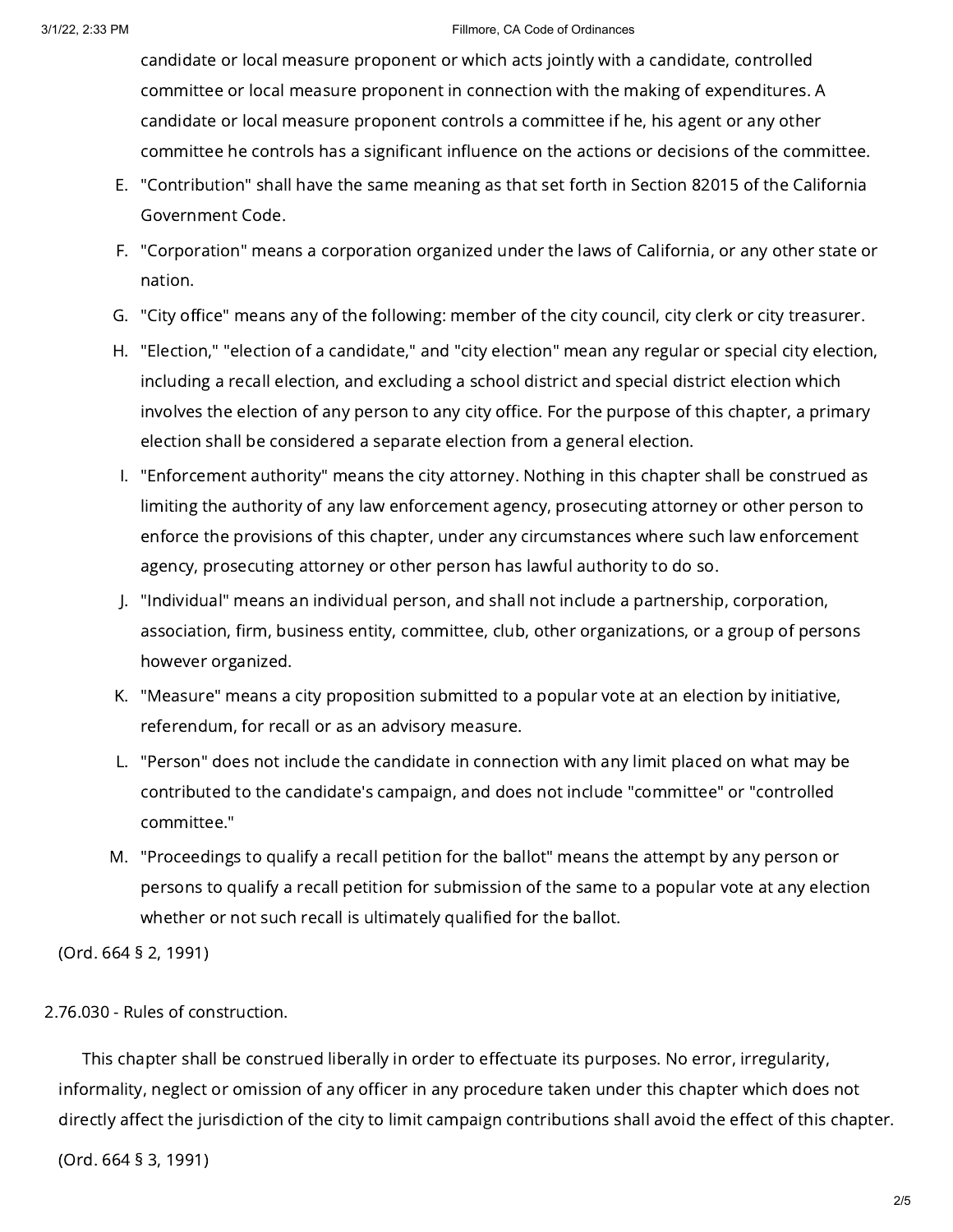2.76.040 - Campaign contributions—Limitations.

The following campaign contribution limitations shall apply in any city election, and in any proceedings to qualify a recall petition for the ballot:

- A. Elections of a Candidate. No person shall make, and no campaign treasurer, committee chairperson or other person shall solicit or accept from any person, candidate or committee any contribution in support of or in opposition to a candidate, or any contribution to any committee, which will cause the total amount contributed by any person, in either support of or in opposition to such candidate and to any and all committees in support of or in opposition to such candidate, with respect to any single city election, to exceed two hundred fifty dollars.
- B. Proceedings to Qualify a Recall Election for the Ballot. No person shall make, and no campaign treasurer, committee chairperson or other person shall solicit or accept from any person or committee, any contribution either in support of or in opposition to any proceedings to qualify a recall petition for the ballot, or any contribution to any committee, which will cause the total amount contributed by any person either in support of or in opposition to any proceedings to qualify a recall petition for the ballot, to exceed two hundred fifty dollars, except as otherwise set forth in Section [2.76.050.](https://library.municode.com/) Nothing in this section shall prevent a person from contributing up to the maximum amount permitted by this chapter in connection with proceedings to qualify a recall petition for the ballot, and further making an additional contribution, up to the maximum amount permitted by this chapter, in connection with any subsequent recall election, if such recall in fact qualifies for the ballot and is submitted to a popular vote.
- C. No candidate, campaign treasurer or other person shall utilize for campaign purposes any contribution from any person or committee without first determining that the acceptance of such contribution will not, on a cumulative basis, or on any other basis, cause the person making such contribution, or any other person, to violate any campaign contribution limit established by this chapter. A person who has received a contribution and who has utilized such contribution for campaign purposes shall not be held criminally liable for a failure to properly determine that the acceptance of such contribution would cause the person making such contribution to violate any campaign contribution limit established by this chapter, if the candidate, campaign treasurer or other person has first received a written statement from the person making the contribution, stated that the contribution does not violate any such election campaign contribution limit.
- D. If a candidate, campaign treasurer, or other person is offered a contribution which would be in excess of the limitations set forth in this section, the candidate, campaign treasurer or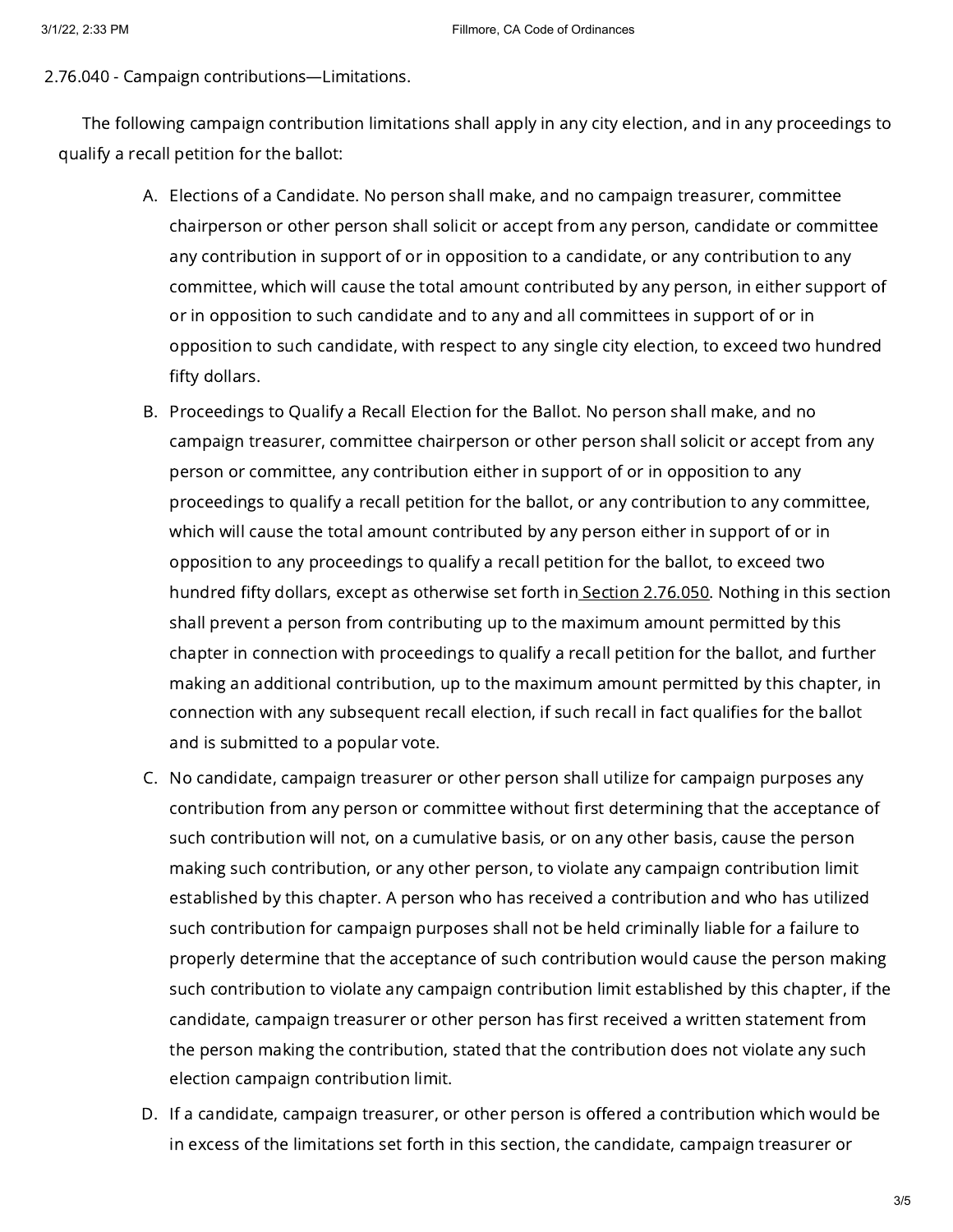#### 3/1/22, 2:33 PM Fillmore, CA Code of Ordinances

other person shall refuse the contribution. If, however, a contribution is received which is in violation of this section, the candidate, campaign treasurer or other person receiving such contribution shall return to the contributor within thirty days of receipt the amount of any such payment or contribution received which is in excess of the amount permitted by this section.

E. If any person is found by a court to be in violation of this section, each campaign treasurer or other person who received part or all of the contribution or contributions which constitute the violation shall pay promptly the amount received from such person in excess of the amount permitted by this section to the city treasurer, for the deposit in the general fund of the city.

(Ord. 664 § 4, 1991)

2.76.050 - Committee and controlled committee contributions.

Notwithstanding the provisions of Section [2.76.040](https://library.municode.com/), a committee or controlled committee may make contributions to one or more candidates or committees provided that:

- A. Such contributions shall not exceed a total six hundred dollars per election, in support of or in opposition to any given candidate. Contributions in support of or in opposition to any measure shall not exceed six hundred dollars per election.
- B. No contribution to any committee or controlled committee from an individual member shall exceed the limitations established in this chapter for total contributions to candidates or committees.
- C. Contributions to any committee or controlled committee by any person shall be reported by the recipient committee pursuant to any provisions of this chapter and any applicable provisions of state law.

(Ord. 664 § 5, 1991)

2.76.060 - Reporting requirements.

Filing of campaign reports in compliance with the Political Reform Act of 1974 shall be deemed compliance with this chapter so long as the election contribution limitations set forth in this chapter are complied with, except that all contributions shall be reported.

(Ord. 664 § 6, 1991)

2.76.070 - Enforcement.